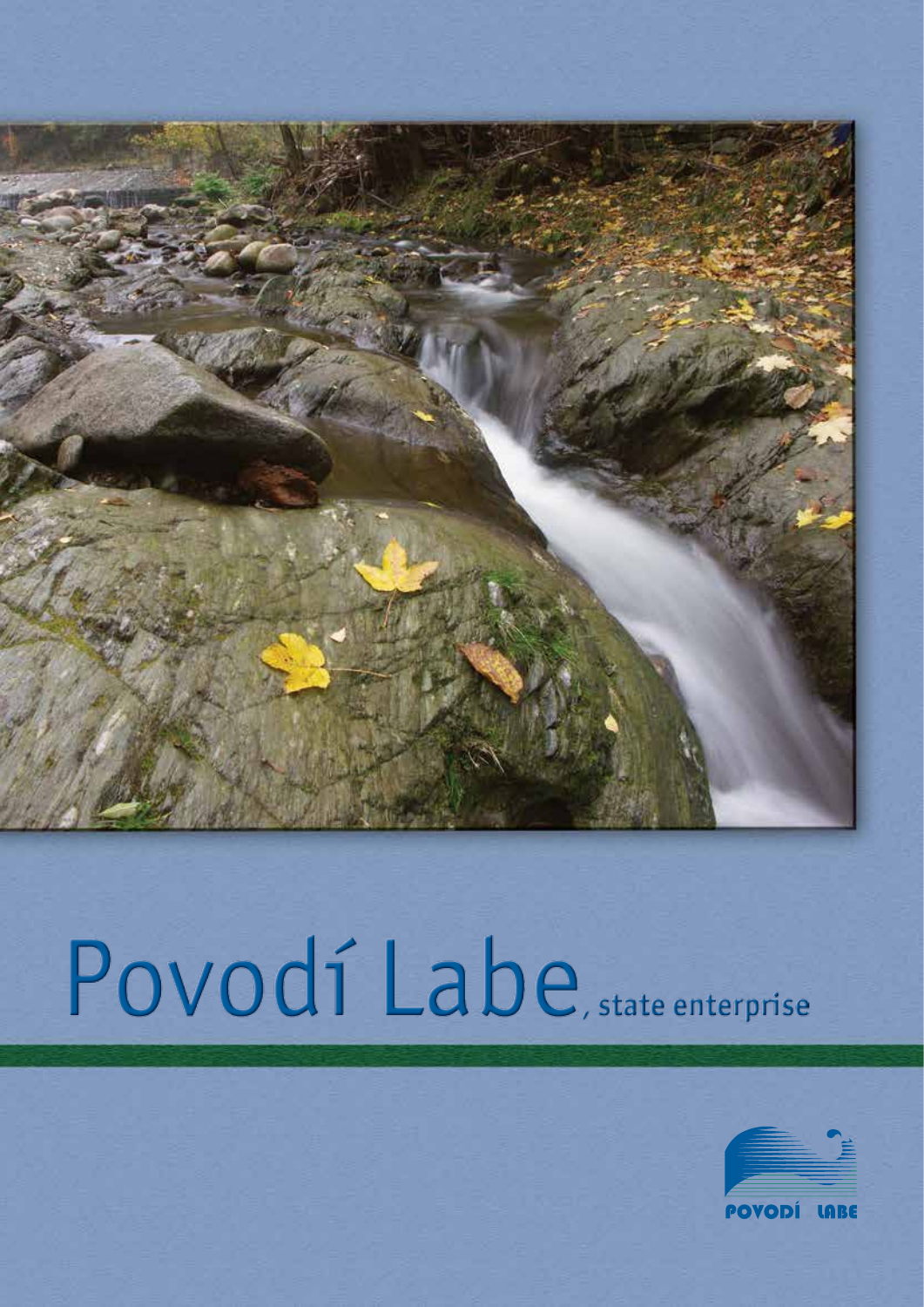

The Elbe at Dobkovice

# **Povodí Labe, state enterprise**

Povodí Labe, state enterprise (hereinafter Povodí Labe), company's identification number 70890005, was founded under the provisions of the River Basins Act No. 305/2005 of the Register of Laws and Regulations on January 1, 2001 as the legal successor of Povodí Labe, a.s., Hradec Králové. The Ministry of Agriculture of the Czech Republic acts as the founder on behalf of the state.

# **Scope of business**

Povodí Labe's primary subject of business is the river basin management which includes the management of significant watercourses and selected small watercourses within the drainage basin. Povodí Labe also operates and maintains hydraulic structures owned by the state and carries out all other activities related to the primary subject of business, i.e. activities which Povodí Labe was entrusted to carry out by *the River Basins Act* and other special regulations, namely by *the Water Act No. 254/2001 and the amendments of some laws as amended*, the Regulation No. 470/2001 *which provides the list of significant watercourses and specifies how to carry out activities related to management of watercourses*, and Regulation No. 292/2002 *on River Basins Districts, as amended*.

In addition to the management of significant and designated watercourses, river basin management includes a vast complex of activities, the most important of which include:

- operating hydraulic structures that are essential for proper functioning of the watercourse and for authorized handling of water,
- creating conditions for authorized handling of water connected with water supply, navigation, electric power generation, fishing, recreation and water sports,
- <sup>l</sup> operating water management control room to ensure dispatching control of the water management system within the managed basin,
- <sup>l</sup> operating a system of monitoring stations that monitor meteorological, hydrological, and technological values and water quality indicators,
- carrying out flood-protection tasks, operating the Elbe River waterway and maintaining its navigability,
- taking comprehensive care of water quality in reservoirs,
- <sup>l</sup> keeping the surface and ground water availability and quality records and running Public Administration Information System in the extent of entrustment,
- processing the water management balance sheets for the basins of Upper and Middle Elbe and the Elbe River itself downstream the confluence with the Vltava (Moldau) River at the town of Mělník,
- <sup>l</sup> preparing the Plan for the Upper and Middle Elbe Basin,
- monitoring the surface and waste water, river sediments, and suspended solids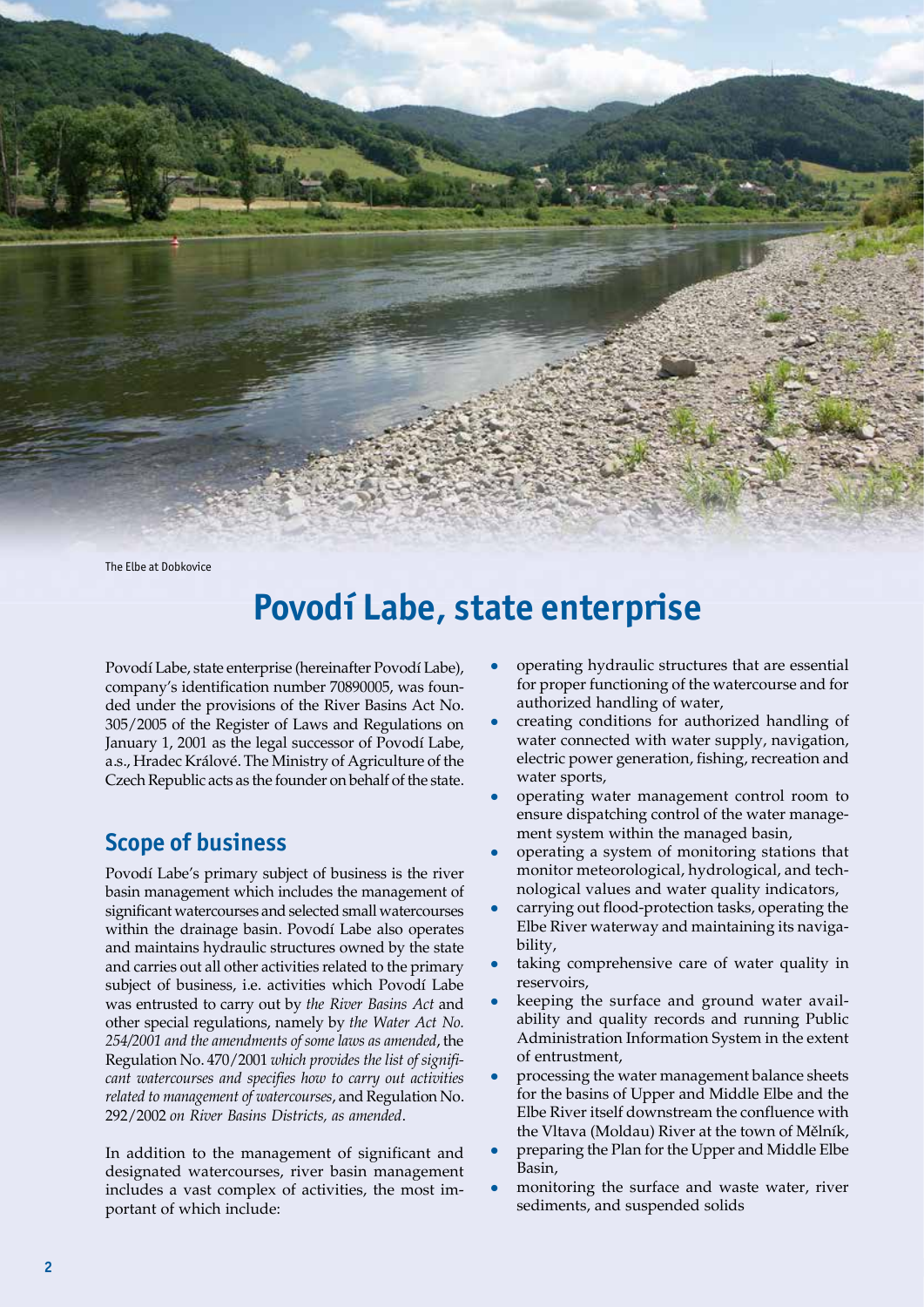- comprehensive evaluations of the care for the watercourses' water quality and of the basin's run-off conditions,
- technological and construction investment projects implemented from own sources and subsidy titles related to the managed watercourses and hydraulic structures,
- cooperation with water courts when resolving accidents that occur along the watercourses or within the managed river basins,
- the environmental strategy concept for the watercourses and the river bank vegetation within the managed basin.

# **Territorial scope**

The territorial scope of Povodí Labe covers the hydrologic area of upper and middle Elbe that stretches from the river's spring in the Krkonoše Mountains to the confluence with the Vltava (Moldau) River at the town of Mělník, the lower part of the Elbe River itself to the state border with the Federal Republic of Germany and the Czech parts of the river basins of the Stěnava, the Lužická Nisa, and the Smědá rivers. In total, it is 14 454.5 km2 which is an area that roughly equals to 9% of the area of the Czech Republic. The state enterprise's territorial scope extends into the following higher territorial self-governing units: the Capitol City of Prague, Central Bohemia Region, Ústí Region, Liberec Region, Hradec Králové Region, Pardubice Region, Vysočina Region.

## **Management of watercourses**

Povodí Labe manages 2 869 watercourses in the total length of 9 388.1 km. This number includes 155 watercourses in the total length of 3 586.2 km that have been classified as significant. These are spinal watercourses of sub-basins, watercourses forming state borders, man-made watercourses which transfer water between sub-basins, or watercourses which are in certain manner important from the water management point of view. The remaining 2 714 watercourses in the total length of 5 801.9 km are small watercourses of lesser importance assigned under Povodí Labe's management by the central water right authority (the Ministry of Agriculture and the Ministry of the Environment).

### **Organizational structure**

The organizational structure of Povodí Labe and its system of management meets the specific needs of the watercourse management domain, the hydrological conditions prevailing in the managed river basin, and the needs of the spatial pattern of operationaltechnical activities that are related to the managed watercourse network. In addition to the statutory body, which is the General Director, there are two organizational levels in Povodí Labe, i.e. the Directorate and the Division.

#### **Directorate of State Enterprise**

has a conceptual and coordinating function. It supervises the activities of Povodí Labe and makes final decisions in the financial, commercial, technical and personnel policies. At the same time, it has specialized technical units which take comprehensive care of water quality, supervise water management in territorially relevant water management system, see to public procurement and subsidies, investment repairs, reconstruction of objects and construction design. The units also provide experts in technical and safety supervision of hydraulic structures and water quality. The Directorate also manages its Operational Divisions in all professional activities.

The Directorate of the state enterprise has its seat in the town of Hradec Králové. Its activities are divided among the Investment, Technical and Economic Sections. Individual sections are managed by specialized Directors.

The Investment Section consists of the Department of Engineering Activities, the Department of





The Orlice at Petrovičky **The Doubrava at Třemošnice** The Doubrava at Třemošnice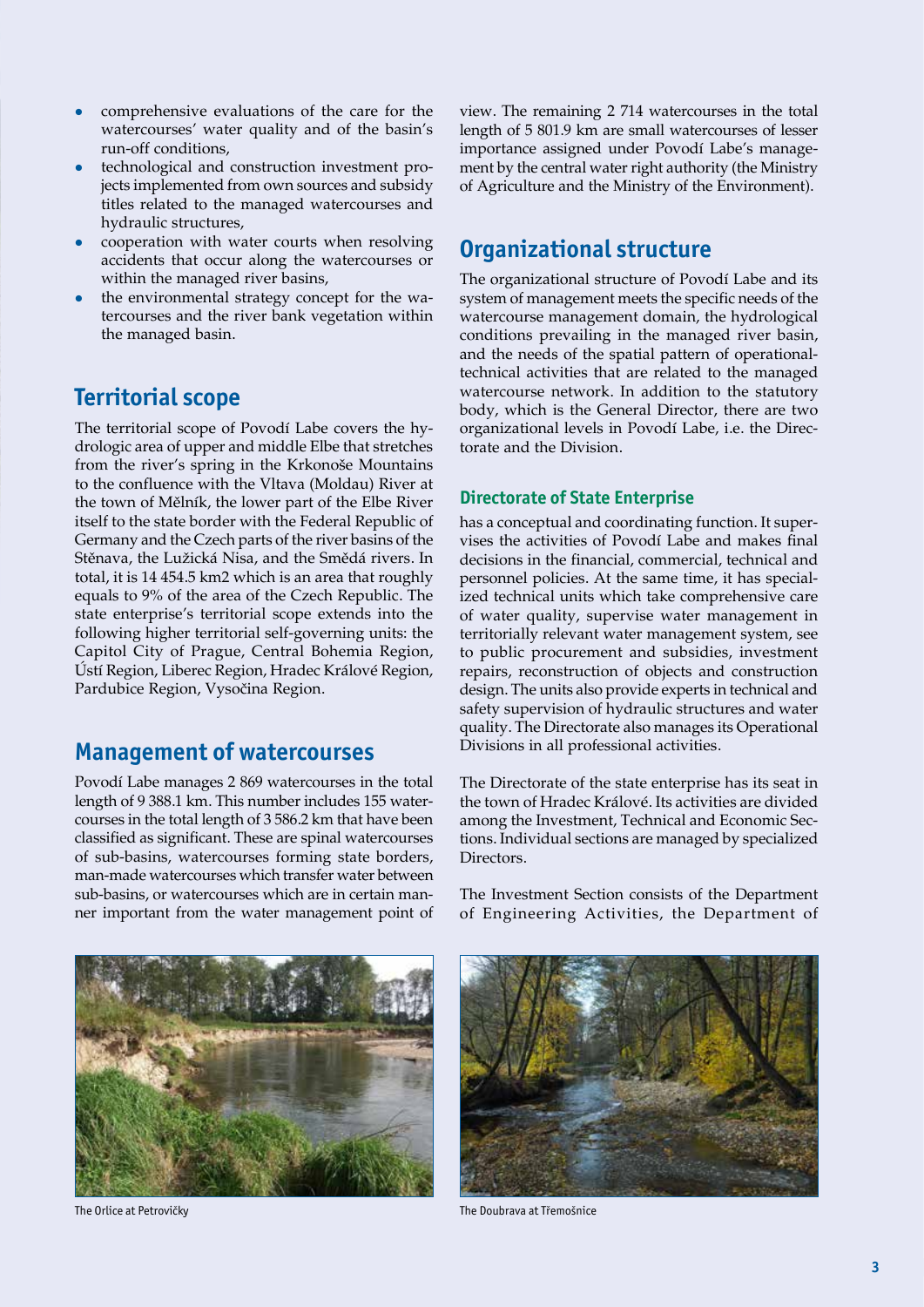# **The Elbe Waterway Scheme**

















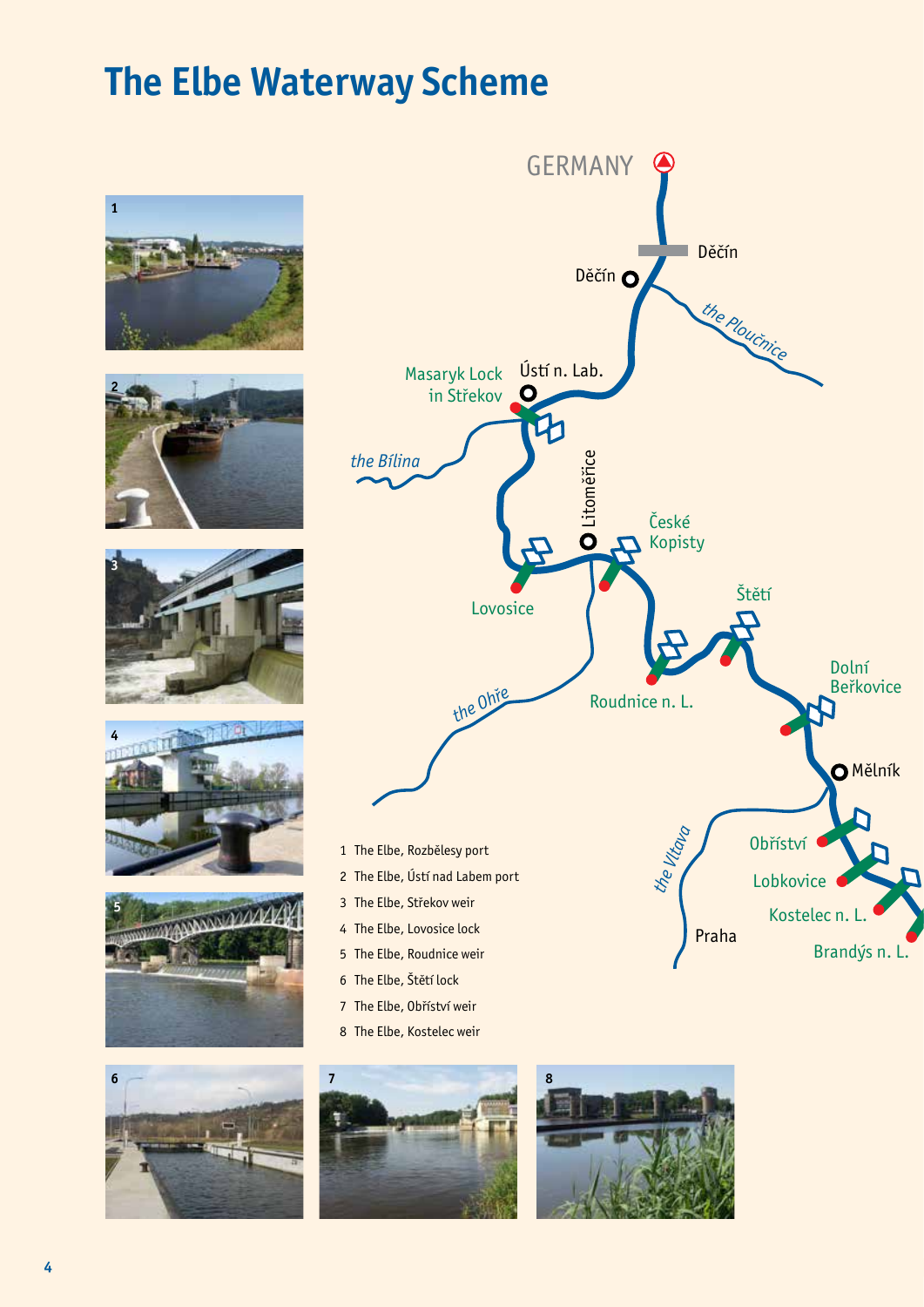

- 9 The Elbe, Čelákovice lock **12**
- 10 The Elbe, Lysá weir
- 11 The Elbe, Nymburk weir
- 12 The Elbe, Poděbrady lock
- 13 The Elbe, Kolín weir
- 14 The Elbe, Srnojedy weir









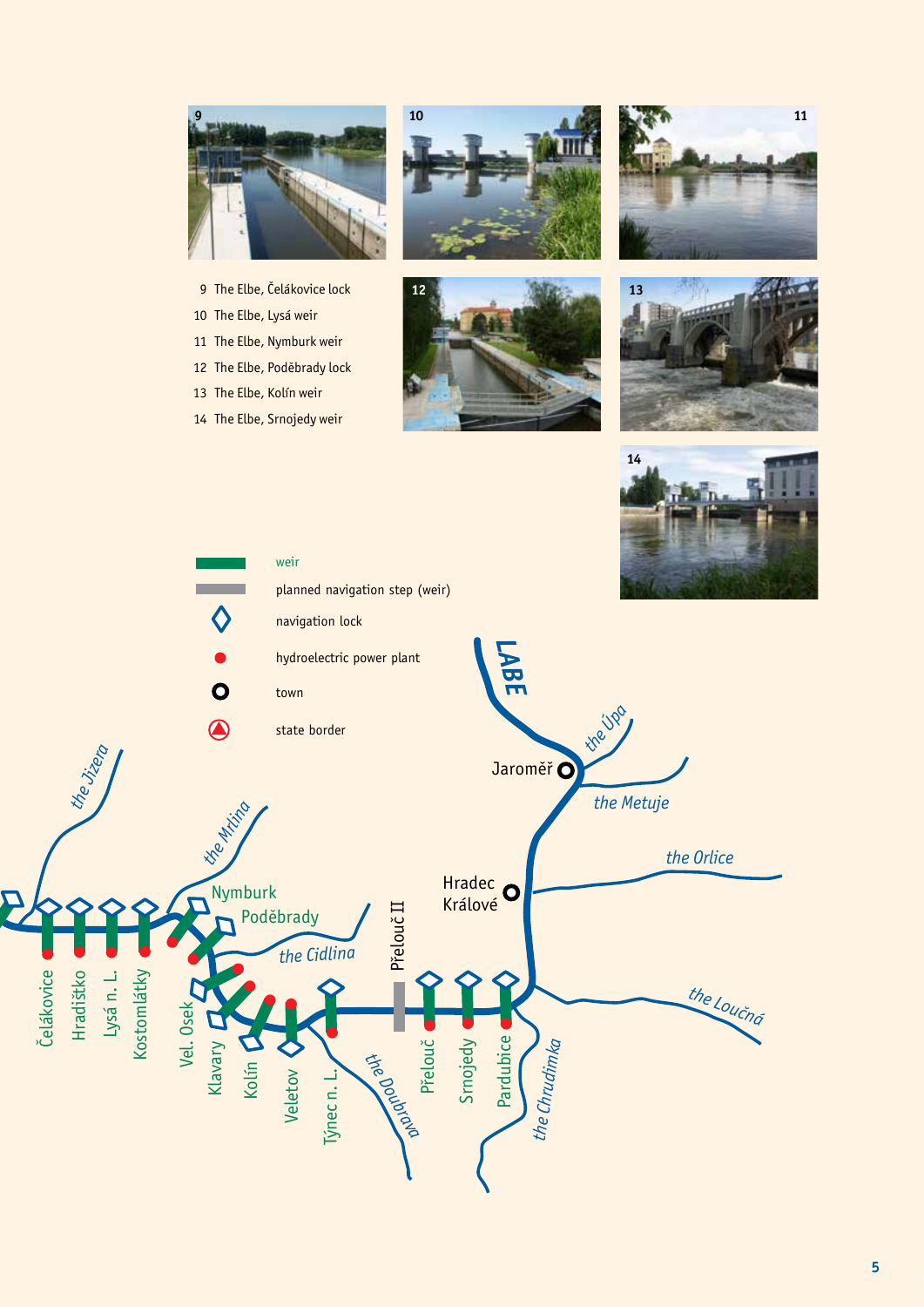

The Elbe, Poděbrady weir



The Elbe at České Kopisty, navigation lock



The Elbe, Les Království dam



The Černá Nisa, Bedřichov dam

Procurement and Subsidies, and the Department of Water Resources Management. The Technical Section consists of the Department of Technical Operational Activities, the Department of Water Management Dispatching, the Department of Water Management Laboratories, the Department of Informatics, and the Department of Internal Administration. The Financial and Economic Section consists of the Department of Planning, Personnel and Payroll, the Department of Accounting and Taxation, the Department of Finan cing, and the Property Department.

#### **Operational Divisions**

carry out all operational-technical activities. They are self-managed units bound by the tasks set forth by the management of the state enterprise. The basic mission of the Operational Divisions is to take care of the watercourses within their territorial scopes and to operate and maintain the hydraulic structures which Povodí Labe, state enterprise, is entitled to manage. Their tasks include other related operational-technical activities. From the organiza tional point of view, the Operational Divisions have their own operational-technical and economic units.

#### **Jablonec nad Nisou Operational Division**

The operational-technical activities of the Division are divided between two Operational Sections, each of which has own Service Center. Hradec Králové Operational Section has three Operational Centers with seats in the towns of Dvůr Králové nad Labem, Hradec Králové, and Jičín and the Jablonec nad Ni sou Operational Section has also three Operational Centers with seats in the towns of Liberec, Turnov, and Mladá Boleslav.

#### **Pardubice Operational Division**

The operational-technical activities of the Division are divided between two Operational Sections, each of which has own Service Center. The Vysoké Mýto Operational Section has two Operational Centers in the towns of Vysoké Mýto and Žamberk and the Pardubice Operational Section has three Operational Centers with seats in the towns of Pardubice, Čáslav, and Lysá nad Labem.

#### **Roudnice nad Labem Operational Division**

The operational-technical activities of the Division are divided between two Operational Sections, each of which has own Service Center. The Pardubice Op erational Section has three Operational Centers with seats in the towns of Pardubice, Kolín nad Labem, and Kostomlaty nad Labem. The Roudnice nad Labem Operational Section has also three Operational Cent ers with seats in the towns of Roudnice nad Labem, Ústí nad Labem, and Děčín.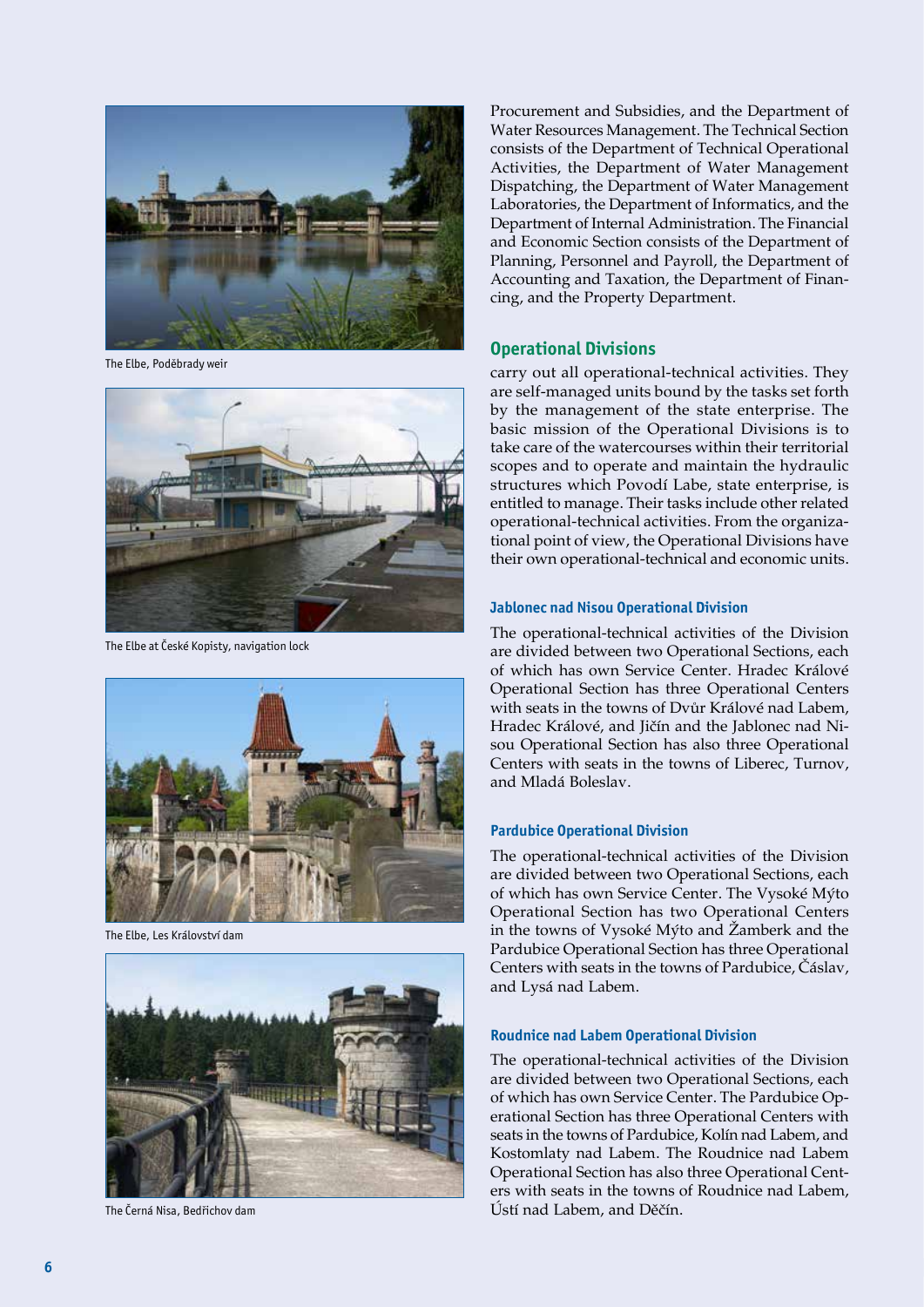

# **Territorial Arrangement of Operational Divisions**

# **Data on managed watercourses and water management property**

As of December 31, 2016

| Drainage area of the managed river basin (km <sup>2</sup> )    | 14 4 54.5 |
|----------------------------------------------------------------|-----------|
| Length of managed watercourses (km)                            | 9388.1    |
| - of these modified                                            | 4133.2    |
| Reservoir dams (number)                                        | 24        |
| Total holding capacity of reservoirs (mil. m <sup>3</sup> )    | 176.0     |
| Reservoirs surface area at max. water level (km <sup>2</sup> ) | 20.9      |

| Weirs (number)                   | 196   |
|----------------------------------|-------|
| Pond dams (number)               | 76    |
| Polders (number)                 | 21    |
| Waterway used for transport (km) | 244.8 |
| Navigation locks (number)        | 30    |
| Small hydropower plants owned    | 20    |